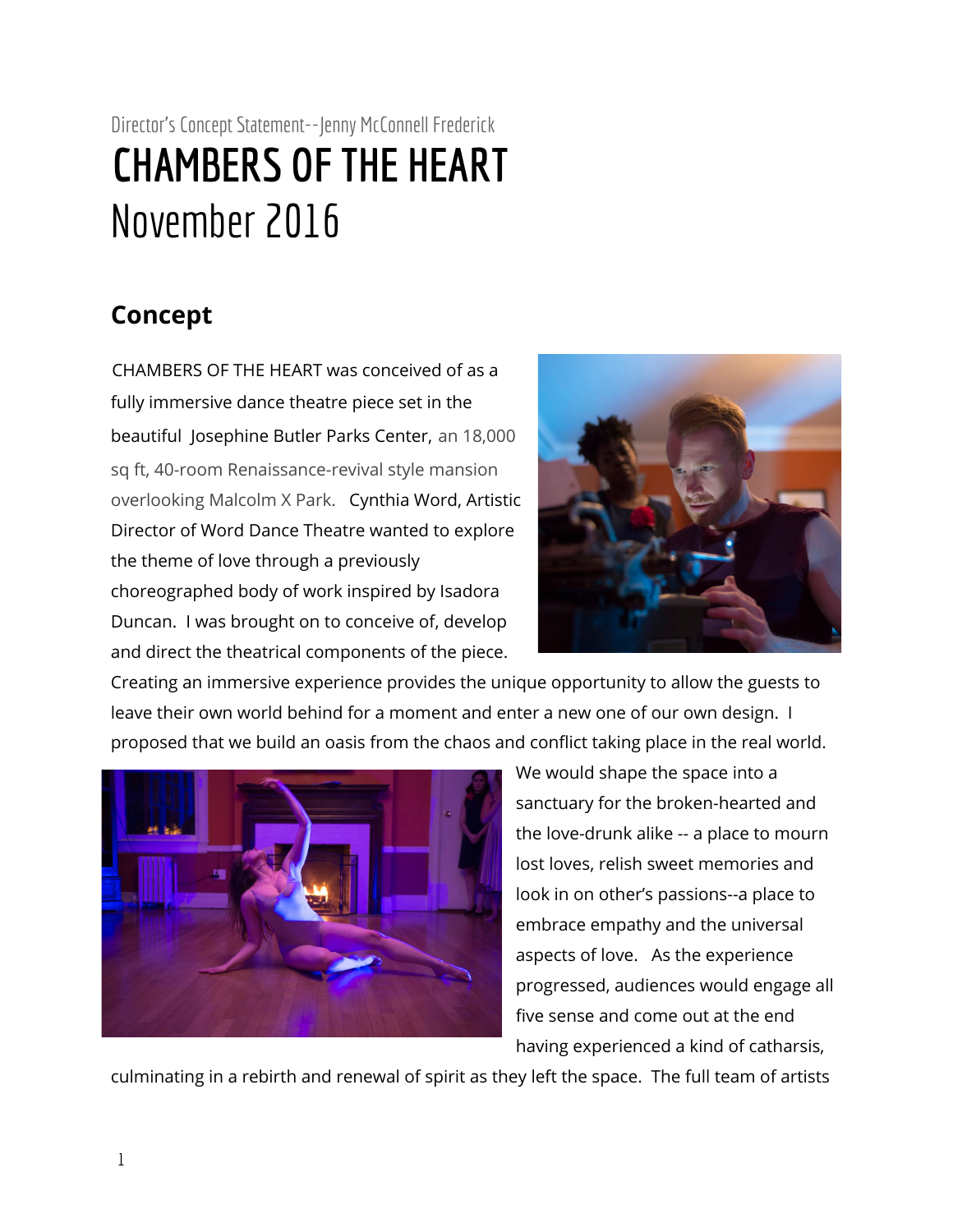employed included five actors, seven dancers, eight playwrights, two opera singers, a pianist, a guitarist and composer, four choreographers and an installation artists as well as costume, sound and lighting designers.

## **Development**

I began by assembling a team of playwrights that included DC-based writers Thembi Duncan, Mary Hall Surface, Randy Baker, Graziella Jackson, and Natalie Piegari, Catherine Tripp, James L. Rogers and LA-based playwright Steve Yockey. I gave each writer a video of a one of the dance pieces choreographed for the project and asked them to write a love letter inspired by what they saw. Those letters served as the road map for the theatrical components. Actors and dancers performed excerpts of the letters. The letters served as a foundation for joining ceremonies, rituals, courting and venting. I created a script for the actors that set the framework for the evening, laid out expectations for audience members and guided them through the



space. Together, Cynthia and I experimented with the placement of dances throughout the mansion, identifying rooms, emotions and colors that would carry forward our narrative.

## **Design & Audience Experience**

The audience experience served as our touch stone in creating the world for CHAMBERS OF THE HEART. We felt strongly that the architecture of the space should be given room to

> speak for itself. Dancers draped themselves on doorways, opera singers sang outside on the balcony as audience entered, an actor shadowed an elusive dancer up and down staircases. Audiences engaged all five senses with live music, lush landscapes, real wood burning in fireplaces, hands-on art installations and candy edibles throughout the space. The love letters written by the playwrights were handwritten on stationery and distributed throughout the house. Audience